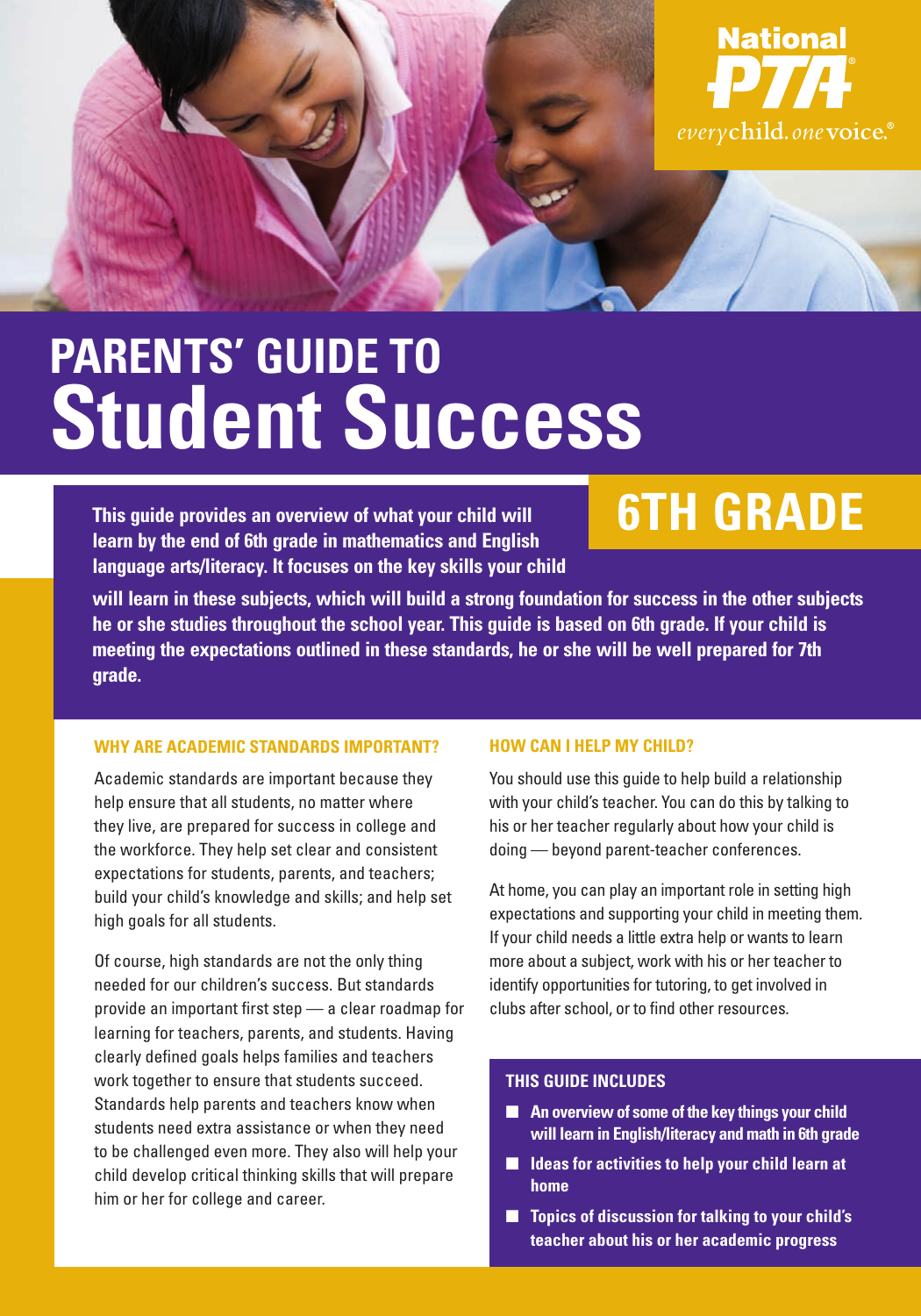# **English Language Arts & Literacy**

In 6th grade, students apply skills they learned in earlier grades to make sense of longer, more challenging books and articles. That includes learning about how authors try to influence readers and find reasons to support their ideas. Focusing on how authors make their points and support their arguments with evidence and reasoning helps 6th grade students sharpen their ability to write and speak with more clarity and coherence. Students also will expand their vocabularies and use new words in their stories, reports, and essays. To meet these literacy goals, students must devote significant attention to precise details in their reading and when writing.

## **A Sample of What Your Child Will Be Working on in 6th Grade**

- Analyzing how chapters of a book, scenes of a play, or stanzas of a poem fit into the overall structure of the piece and contribute to the development of ideas or themes
- Gaining knowledge from materials that make extensive use of elaborate diagrams and data to convey information and illustrate concepts
- Evaluating the argument and specific claims in written materials or a speech, and distinguishing claims that are supported by reasons and evidence from claims that are not
- Presenting claims and findings to others orally. sequencing ideas logically, and accentuating main ideas or themes
- Writing arguments that provide clear reasons and relevant evidence, using credible sources
- Writing brief reports that examine a topic, have a clear focus, and include relevant facts, details, and quotations
- Conducting short research projects to answer a question, drawing on several sources and sharpening the focus based on the research findings
- Reviewing and paraphrasing key ideas and multiple perspectives of a speaker
- $\blacksquare$  Recognizing variations from standard English in his or her own and others' writing and speaking, and using this knowledge to improve language use
- Determining the correct meaning of a word based on the context in which it is used (e.g., the rest of the sentence or paragraph; a word's position or function in a sentence)

### **Talking to Your Child's Teacher**

#### **Keeping the conversation focused.**

When you talk to the teacher, do not worry about covering everything. Instead, keep the conversation focused on the most important topics. In 6th grade, these include:

- Reading closely and citing evidence from grade-level fiction and nonfiction to support an analysis of what the materials say
- Developing a rich vocabulary of complex and sophisticated words and using them to speak and write more precisely and coherently

Ask to see a sample of your child's work. Ask the teacher questions such as: Is this piece of work satisfactory? How could it be better? Is my child on track? How can I help my child improve or excel in this area? If my child needs extra support or wants to learn more about a subject, are there resources to help his or her learning outside the classroom?

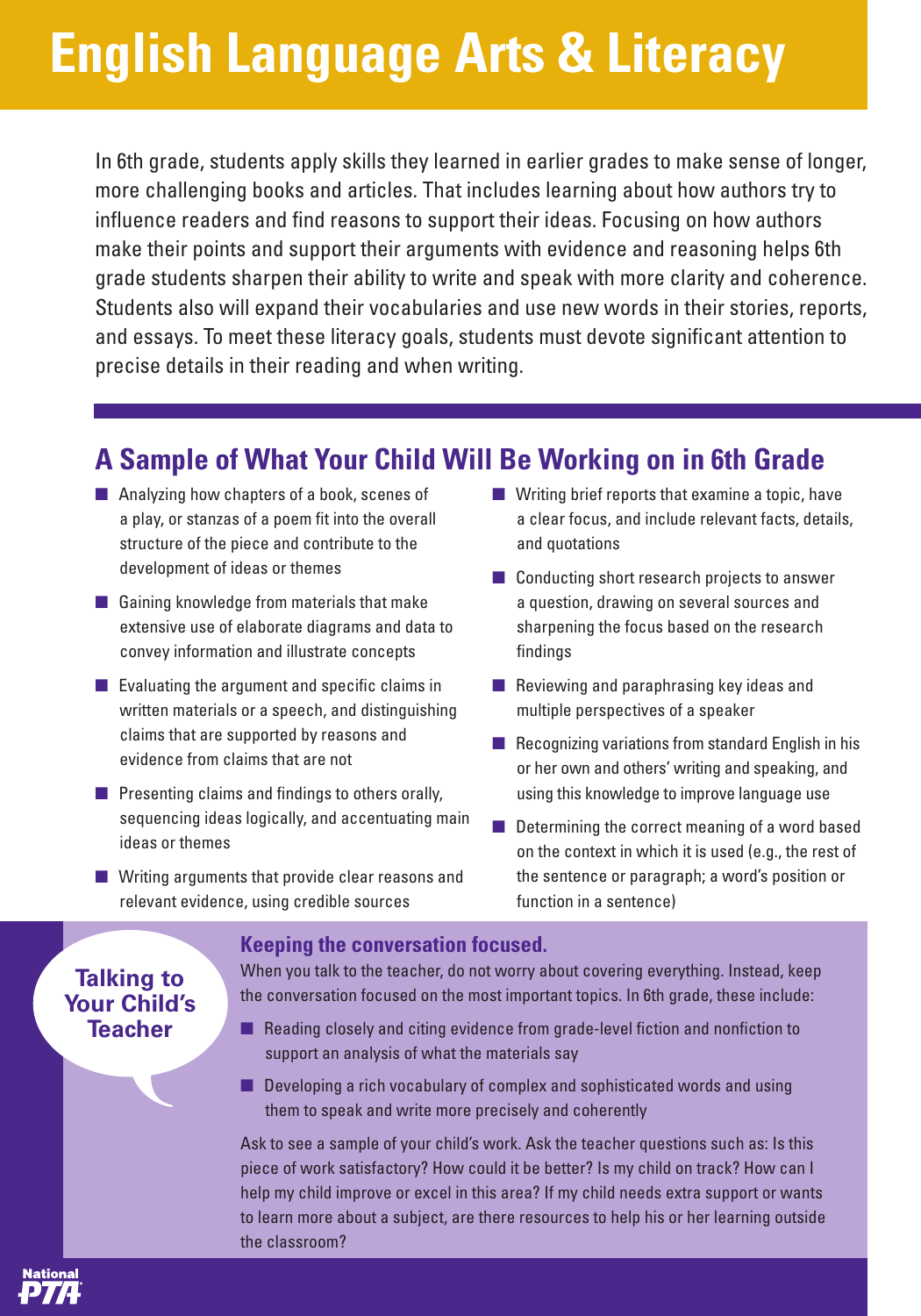## **Mathematics**

The skills and understanding that your child will gain during 6th grade are among the most important foundations for college and career readiness. These include working with ratios and rates and working with variables and variable expressions — the building blocks of algebra. Many of this year's topics will remain a major emphasis throughout the middle school years and into high school.

### **A Sample of What Your Child Will Be Working on in 6th Grade**

- Understanding ratios and rates, and solving problems involving proportional relationships (e.g., if it took 7 hours to mow 4 lawns, then at that rate, how many lawns could be mowed in 35 hours? At what rate were lawns being mowed?)
- Dividing fractions and solving related word problems (e.g., how wide is a rectangular strip of land with length  $\frac{3}{4}$  mile and area  $\frac{1}{2}$  square mile?)
- Using positive and negative numbers together to describe quantities; understanding the ordering and absolute values of positive and negative numbers
- Working with variables and expressions by generalizing the way numbers work (e.g., when adding numbers, the order doesn't matter, so  $x + y = y + x$ ; likewise, properties of addition and multiplication can be used to rewrite  $24x + 18y$  as  $6(4x + 3y)$ , or  $y + y + y$  as  $3y$
- Understanding the process of solving simple equations
- Writing equations to solve word problems and describe relationships between quantities (e.g., the distance  $D$  traveled by a train in time  $T$  might be expressed by an equation  $D = 85T$ , where D is in miles and  $T$  is in hours)
- Reasoning about relationships between shapes to determine area, surface area, and volume

#### **Keeping the conversation focused.**

When you talk to the teacher, do not worry about covering everything. Instead, keep the conversation focused on the most important topics. In 6th grade, these include:

- Analyzing and solving problems using concepts of ratio and rate
- Working with variables and expressions
- Analyzing and solving word problems using equations

Ask to see a sample of your child's work. Ask the teacher questions such as: Is this piece of work satisfactory? How could it be better? Is my child on track? How can I help my child improve or excel in this area? If my child needs extra support or wants to learn more about a subject, are there resources to help his or her learning outside the classroom?

### **Talking to Your Child's Teacher**